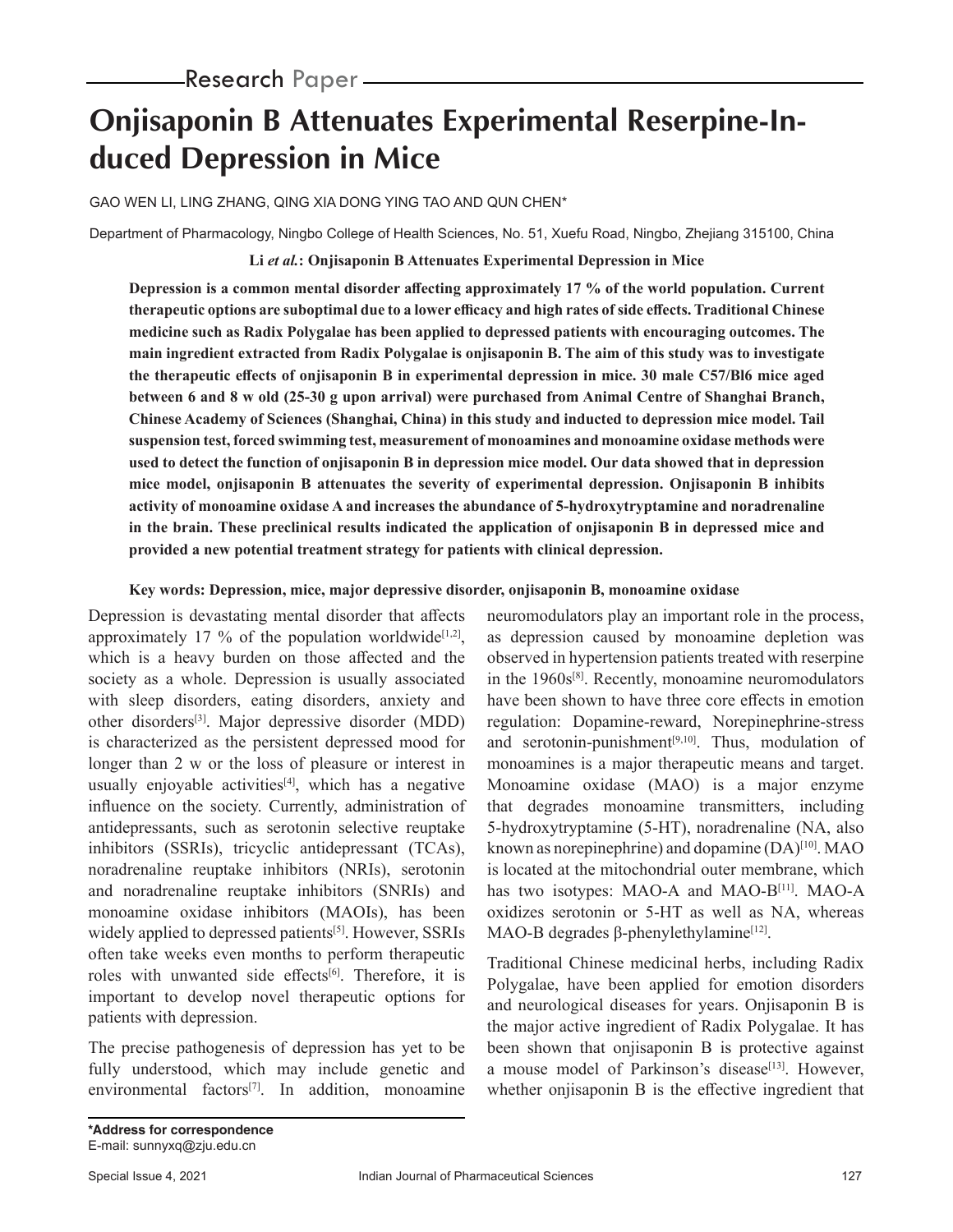attenuates depressive symptoms in patients remains unknown. In this study, we tested our hypothesis that onjisaponin B could attenuate preclinical depression in mice by modulating the concentrations of monoamines. Here we report that onjisaponin B is protective against experimental depression by increasing the abundance of 5-HT and NA, but not DA, in the brain of mice.

### **MATERIALS AND METHODS**

#### **Animals:**

The ethics committee of Ningbo College of Health and Science, Ningbo, Zhejiang Province, China approved and supervised this animal protocol in line with the National Institutes of Health (NIH) guide for the care and use of laboratory animals. Male C57/Bl6 mice, aged between 6 and 8 w old (25-30 g upon arrival) were purchased from controlled specific pathogen-free environment, with fixed temperature (23°), humidity (55 %) and Animal Centre of Shanghai Branch, Chinese Academy of Sciences (Shanghai, China). Mice were kept in a 12 h cycles of light/dark. Mice were allowed to have water and standard lab chow *ad libitum*.

#### **Induction of experimental depression:**

Reserpine (purchased from Sigma-Aldrich, St Louis, MO, USA) was dissolved in the vehicle (phosphatebuffered saline (PBS) containing 0.1 % dimethyl sulfoxide (DMSO) and 0.3 % Tween-80) to a final concentration of 1 mg/kg. Reserpine was administered to mice intraperitoneally with a dose of 1 mg/kg/d for 3 consecutive days, according to a published paper $[14]$ .

# **Administration of Onjisaponin B:**

Onjisaponin B (fig. 1) was dissolved in vehicle (50 % polyethylene glycol-40 (PEG40) in autoclaved doubledistilled water  $(ddH_2O)^{[15]}$ . Onjisaponin B solution was administered to mice with different dosages via oral gavage once a 14 d for consecutive days. At the end of treatment with onjisaponin B, mice were assessed for the severity of experimental depression.



# **Tail suspension test (TST):**

TST is commonly used to measure a medication's effect in mouse models of depression<sup>[2,16]</sup>. All tests were performed in an isolated room without any acoustical or visual interference. Mice were suspended 50 cm above the floor with a piece of tape about 1 cm long from the tail tip. The total time of immobility in the last 4 min of the 6 min test period was recorded and analyzed by using software Any-maze (Stoeling Co. Ltd., IL, USA).

### **Forced swimming test (FST):**

FST is also frequently used in assessment of preclinical depression in mice<sup>[2,16]</sup>. A clear glass jar with a dimension of 20×20×40 cm was used for FST. Water in the jar was set at 30 cm deep with temperature of 22°. A mouse was removed from the cage and place alone in the jar for swimming for 6 min. In the end, the animal was removed from water, dried with paper towels and put back to the cage. Total immobility time was measured during the last 4 min of 6 min swimming time by using software Any-maze.

#### **Measurement of monoamines:**

Mice were sacrificed by cervical dislocation. The brain was rapidly removed and immediately put into liquid nitrogen. The frontal cortex and hippocampus were dissected on an ice-cold petri dish. Tissues were weighted and stored at -80° until assessments.

We tested the amount of 5-HT, NA and DA in the above mentioned brain tissues using high-performance liquid chromatography (HPLC)<sup>[17]</sup>. Briefly, frozen tissues were homogenized in 200 μl of 0.4 M solution A, (perchloric acid). The sample was placed on ice for 1 h and then centrifuged at 2400 g at 4° for 20 min. The supernatant was collected, 160 μl of which was added to 80 μl solution B, 0.2 M potassium citrate, 0.3 M dipotassium hydrogen phosphate and 0.2 M ethylenediaminetetraacetic acid (EDTA)). A total of 20 μl of solution was injected into an HPLC system (ESA CoulArray, MA, USA). The flow rate was set to 1.0 ml/ min. Levels of monoamine were normalized as ng/g tissue.

# **Monoamine oxidase (MAO) assay:**

MAO activity in frozen whole brain tissue was measured according to previous publications $[18,19]$ . Briefly, frozen brain tissues were suspended in ten volumes of cold sodium phosphate buffer (200 mM, pH=7.4) containing 320 mM sucrose and homogenized. Nucleus and cell debris were removed by centrifugation at 600 g for 10 Fig. 1: Structure of onjisaponin B min at 4°. The fraction containing mitochondria was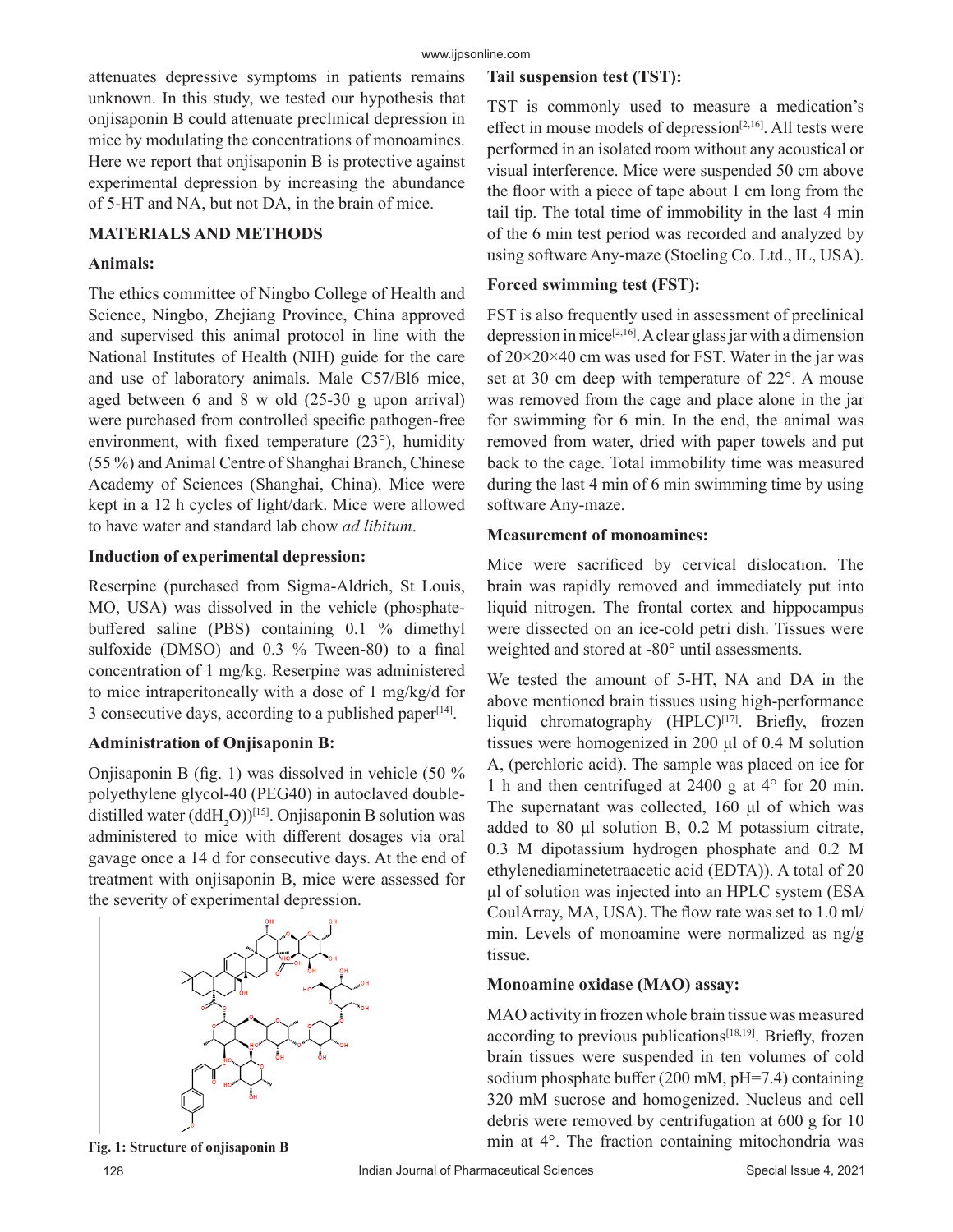achieved by centrifugation at 15 000 g for 30 min at 4°. Protein concentration was measured by the Lowry method. The protein concentration of the mitochondrial fraction was diluted to 1 mg/ml. Activity of MAO-A or MAO-B was measured as the ability to catalyze 5-HT or β-phenylethylamine, respectively.

The organic phase of mixtures was collected and the absorbance at 280 nm for MAO-A and 242 nm for MAO-B was recorded. Activity of MAO was normalized as nmol/mg protein/h.

#### **Statistical analysis:**

Data were presented as mean±SEM (standard error of means). Comparisons among more than two groups were performed using one-way Analysis of variance (ANOVA) tests with Bonferroni post-hoc tests. Statistical analysis was conducted using GraphPad Prism 5.0 (GraphPad Software Inc., CA, USA), p value of less than 0.05 was considered as statistical significance.

# **RESULTS AND DISCUSSION**

Administration of onjisaponin B shortens the immobility time in FST. We induced the preclinical depression model in mice by injecting reserpine. Depressed mice were treated with various dosages of onjisaponin B. The severity of depression was measured by FST. As shown in fig. 2, depressed mice treated with onjisaponin B showed reduced time of immobility with a dosedependent effect. The most significant effect was seen in those treated with 9 mg onjisaponin B.

TST was also utilized to measure the effects of onjisaponin B in depressed mice. As demonstrated in fig. 3, treatment with onjisaponin B reduces the time of immobility in TST, indicating an attenuated severity of depression. It is worth noting that effects of onjisaponin B in the immobility time during TST are also dosagedependent, where the most significant effect is seen in those treated with 9 mg onjisaponin B.

Depressed mice were treated with different dosages of onjisaponin B. By the end of treatment the whole brain tissue was collected for assessing activity of MAO-A and MAO-B. As shown in fig. 4A, treatment with onjisaponin B reduces activity of MAO-A. However, onjisaponin B has no effect on activity of MAO-B (fig. 4B).

Onjisaponin B increases the abundance of 5-HT and NA, but not DA, in the frontal cortex. Subsequently, we checked the concentrations of the substrates of MAO in the frontal cortex of depressed mice treated with onjisaponin B, as onjisaponin B decreases activity of MAO-A. As shown in fig. 5A and fig. 5B, administration of onjisaponin B increases the concentrations of 5-HT and NA in the frontal cortex with a dose-dependent manner. It is worth noting that onjisaponin B does not alter the concentration of DA (fig. 5C).

Onjisaponin B increases the abundance of 5-HT and NA, but not DA, in the hippocampus. Finally, we assessed the concentrations of 5-HT, NA and DA in the hippocampus using the same methods of fig. 5. As demonstrated in fig. 6A and fig. 6B, application of onjisaponin B increases the concentrations of 5-HT and NA in the hippocampus of mice with preclinical depression with a dose-dependent manner. However, onjisaponin does not increase the concentration of DA (fig. 6C).



#### **Forced Swimming Test**

**Fig. 2: Administration of onjisaponin B increases the duration of immobility of depressed mice in FST Depressed mice were treated with onjisaponin B with different dosages. Time of immobility during FST was recorded. n=12 mice/ group, from one of triplicated experiments. \*p<0.05; \*\*\*p<0.001; ns: no significance, by one-way ANOVA with Bonferroni post-hoc tests compared to the vehicle group**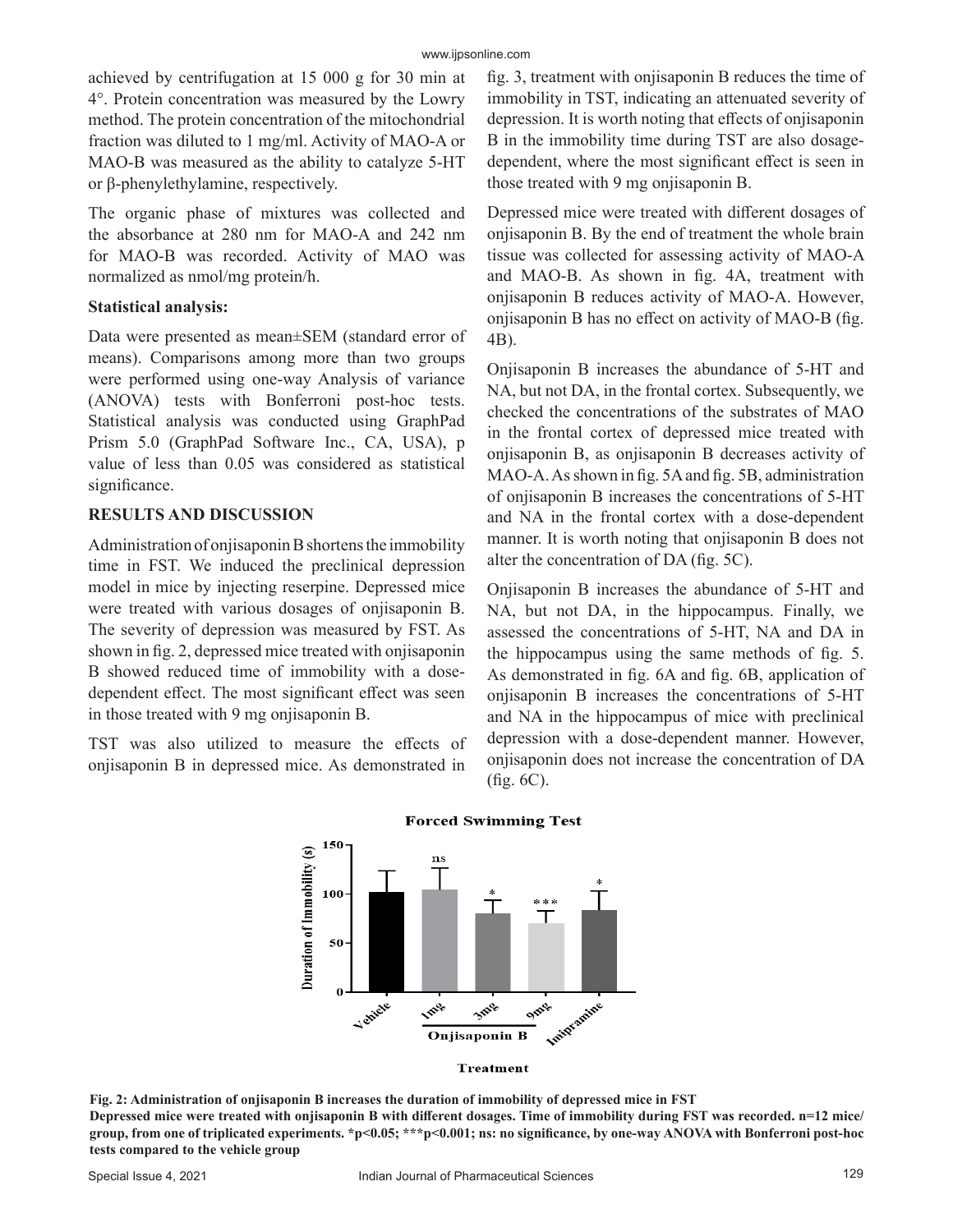www.ijpsonline.com





**Fig. 3: Administration of onjisaponin B increases the duration of immobility of depressed mice in TST Depressed mice were treated with onjisaponin B with different dosages. Time of immobility during TST was recorded. n=12 mice/ group, from one of triplicated experiments. \*\*p<0.01; \*\*\*p<0.001; \*\*\*\*p<0.0001; ns: no significance, by one-way ANOVA with Bonferroni post-hoc tests compared to the vehicle group**



**Fig. 4: Effects of onjisaponin B on activity of MAO-A and MAO-B**

**Depressed mice were treated with onjisaponin with various dosages. At the end of treatment, the whole brain tissue was used for assessing activity of MAO-A and B. (A) Onjisaponin B decreases activity of MAO-A in the brain and (B) Onjisaponin B fails to affect activity of MAO-B. n=10 mice/group, from one of triplicated experiments. \*\*\*\*p<0.0001; ns: no significance, by one-way ANOVA with Bonferroni post-hoc tests compared to the vehicle group**



**Fig. 5: Effects of onjisaponin B on monoamines in the frontal cortex**

**Onjisaponin B increases the concentration of 5-HT (Panel A) and NA (Panel B), but has not effects on DA (Panel C). n=10 mice/ group, from one of triplicated experiments. \*p<0.05; \*\*\*p<0.001; \*\*\*\*p<0.0001; ns: no significance, by one-way ANOVA with Bonferroni post-hoc tests compared to the vehicle group**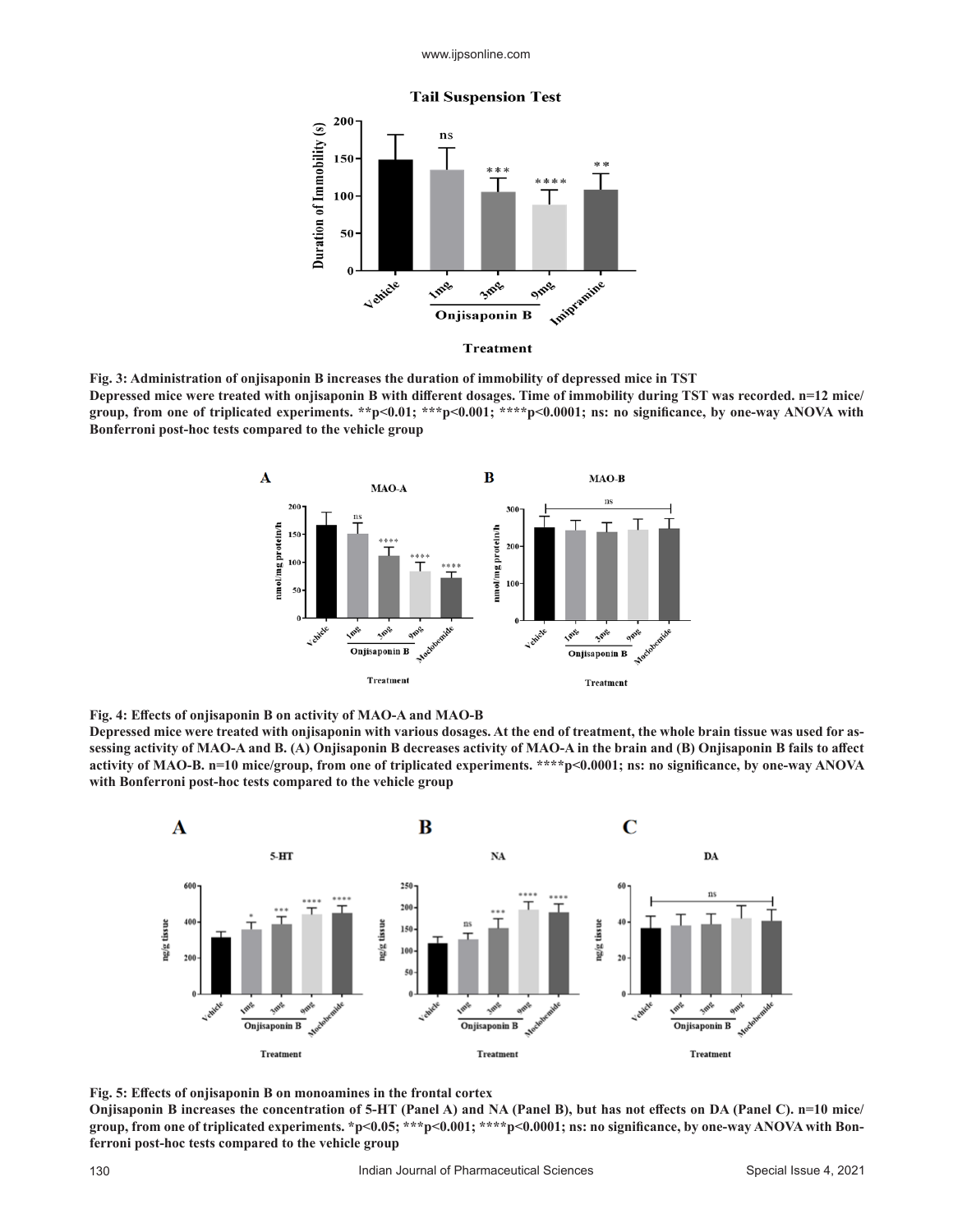

**Fig. 6: Effects of onjisaponin B on monoamines in the hippocampus**

**Onjisaponin B increases the concentration of 5-HT (Panel A) and NA (Panel B), but has no effects on DA (Panel C). n=10 mice/ group, from one of triplicated experiments. \*\*\*p<0.001; \*\*\*\*p<0.0001; ns: no significance, by one-way ANOVA with Bonferroni post-hoc tests compared to the vehicle group**

In this study, we demonstrate that: administration of onjisaponin B attenuates experimental depression in mice measured by immobility time during FST and TST; treatment with onjisaponin B decreases activity of MAO-A, but not MAO-B and supplement of onjisaponin B increases the abundance of 5-HT and NA in the brain tissue.

Traditional Chinese medicinal herbs have been widely used to treat emotion disorders as well as neurological diseases. For a long time, however, the exact ingredient that mediates pharmacological effects in herbs and the precise mechanisms are poorly documented. Radix Polygalae has been used in the formulas that treat depression, although clinical evidence is still warranted for the efficacy and safety (reviewed by Zhao *et al.*[20]). Onjisaponin B is the major active ingredient extracted from Radix Polygalae. It has given the encouraging results from clinical observations in traditional Chinese medicine, it is worth exploring the effects of onjisaponin B in preclinical models of depression in order to document its mechanisms for the future applications.

Onjisaponin B has been shown to be effective in protection against Parkinson's disease and other cognitive impairment in rodents $[13,15,21]$ , suggesting its effects occur in the central nervous system. For the best of our knowledge, the current paper is the first to show the protective effects of onjisaponin B in mice with depression. These data encourage the further application of onjisaponin B in clinical applications in patients with depression, with support of investigations in mechanisms in the near future.

In this study, we demonstrate that application of onjisaponin B decreases activity of MAO-A in the brain tissue to increase the abundance of substrates

of MAO-A including 5-HT and NA, which play an essential role in alleviating depression. However, how exactly onjisaponin B acts on MAO-A remains unclear. It is possible that onjisaponin B works as a MAO-A inhibitor to decrease the enzyme's activity. It is also possible that onjisaponin B has a direct effect on production of MAO-A in mitochondria. Future investigations regarding these areas are required before early-stage clinical trials.

Onjisaponin B attenuates experimental depression in mice. The protection of onjisaponin B might be mediated by reducing activity of MAO-A to increase levels of 5-HT and NA in the brain tissue. Applications of onjisaponin B in depression patients are expected in the near future.

#### **Acknowledgements:**

This work was supported by the Ningbo College of Health & Science. Gao Wen Li and Ling Zhang are contributed equally to this work, Dong Ying Tao and Qun Chen are considered as co-corresponding authors.

#### **Conflicts of interest:**

The authors report no conflicts of interest.

#### **REFERENCES**

- 1. Yang Y, Cui Y, Sang K, Dong Y, Ni Z, Ma S, *et al.* Ketamine blocks bursting in the lateral habenula to rapidly relieve depression. Nature 2018;554:317-22.
- 2. Li N, Lee B, Liu RJ, Banasr M, Dwyer JM, Iwata M, *et al.* mTOR-dependent synapse formation underlies the rapid antidepressant effects of NMDA antagonists. Science 2010;329:959-64.
- 3. Kok RM, Reynolds CF. Management of depression in older adults: a review. JAMA 2017;317(20):2114-22.
- 4. Kessler RC, Berglund P, Demler O, Jin R, Koretz D, Merikangas